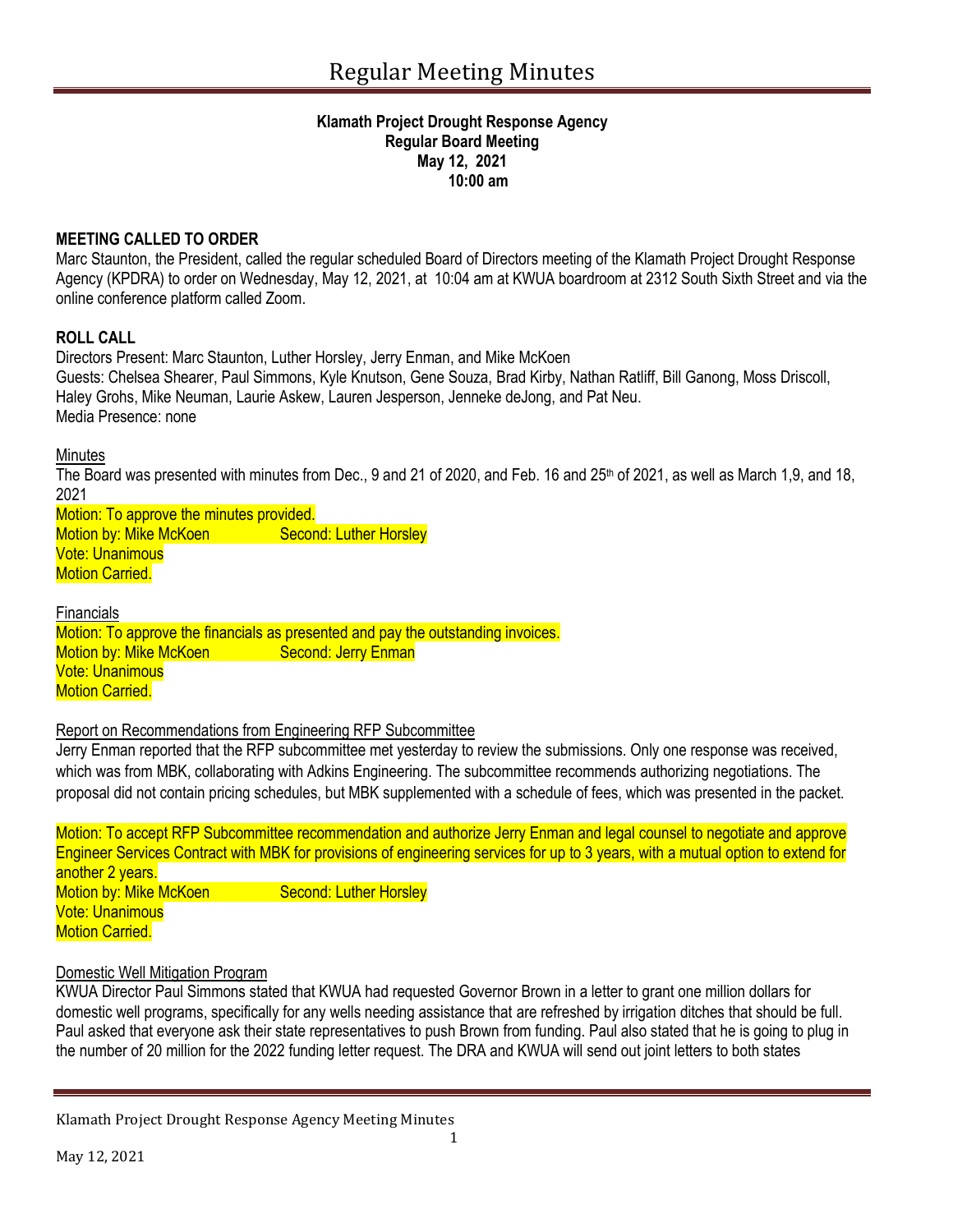Moss Driscoll stated that if granted, the funds can be "banked" to accumulate funds and be able to apply upto five years. Marc Staunton stated that he is concerned about the flux of potential dry domestic wells; with current funds, he suggested that the DRA may want to look at adjusting the minimum amount. Jerry stated that the DRA did not need to address this now, but as the program continues, the subject could be addressed.

## **Status of Grant Application**

The Board was tasked with the discussion of the language regarding the Bureau of Reclamation request to exclude patrons from Districts that fail to comply with 2021 Operating Plan from 2021 grant-funded programs. The Bureau has indicated it will require the grant application as follows:

Section 10, Number 5. Recipient's responsibilities. Abstain from making payments under the programs described in this agreement to any district patron whose District has failed to comply with Reclamation's 2021 Operating Plan, provided that the District has been notified of any such non-compliance and failed to comply within the time failed to comply as described herein shall not be eligible to receive compensation from KPDRA 2021 programs.

Section 11, Number 3. Reclamations Responsibilities. Reclamation shall be responsible for making a determination of a failure to comply with Reclamation's 2021 Operating Plan by a district and shall notify the KPDRA regarding its determination.

Luther voiced his discontent over the matter and stated that he was very disappointed at Reclamation.

### Jerry read a prepared statement to be memorialized in the minutes; it reads as followed:

"As a condition fo receiving grant funds for 2021 DRA programs, Reclamation insists that DRA will make all Partons of and District that fails to comply with Reclamation 2021 Operating Plan ineligible to receive any of said funds. I strongly disagree that a landowner who does not use water should become ineligible for funding as a result of actions they cannot control. Unfortunately, I believe Reclamation will not provide grant funds to the DRA without this provision. For this reason alone, I grudgingly accept the necessity of the DRA to submit to this policy. Doing so in no way means that the District I represent accepts that Reclamation is acting with its proper authorities by claiming that it has water rights that are exempt from the Klamath Basin General Stream Adjudication process and creating Operating plans that rely on the assumption that Reclamation has water rights that were exempt from the requirement of being present in said Adjudication."

Luther questions what the remedy of this policy is?. The landowner will be penalized if they belong to a district with a rogue board, which is wrong. He continued to ask if the landowner could sue someone over that? Paul Simmons stated that it's a lobbying issue more than a legal issue at this point. Chelsea Shearer asked if a district is excluded, what happens to that \$ that is now forfeited? She also asked if those funds are divided amongst eligible patrons or banked to the next year? Marc stated that the funds would be available to eligible patrons only, and they could not see the DRA holding any funds in 2021 from eligible patrons.

The discussion continued over the proposed language that would require a motion. The Board suggested that they begrudgingly accept the forced language with the addition "funded by this agreement." Mike Neuman stated they he feels it should be ok to add. Neuman then instantly received "guidance from upper management" that this clause will be applied to any federal funding received, not just funds in this agreement. Mike McKoenasks Mike Neuman how Reclamation can control funding from other sources. Neuman stated he was "being told in real-time" that "we can discuss it, but it will slow the process down."

Nathan Ratliff stated that he suggested three potential options for a motion, based on the discussion of the Board, as follows: Proposed Motion 1a: Motion to accept language proposed by Bureau of Reclamation set forth above for inclusion in the grant application.

Proposed Motion 1b: Motion to accept language proposed by Bureau of Reclamation set forth above for inclusion in the grant application, with amendments.

Proposed Motion 1c: Motion to notify BOR of rejection of the inclusion of proposed language in 2021 BOR grant funded KPDRA programs.

Klamath Project Drought Response Agency Meeting Minutes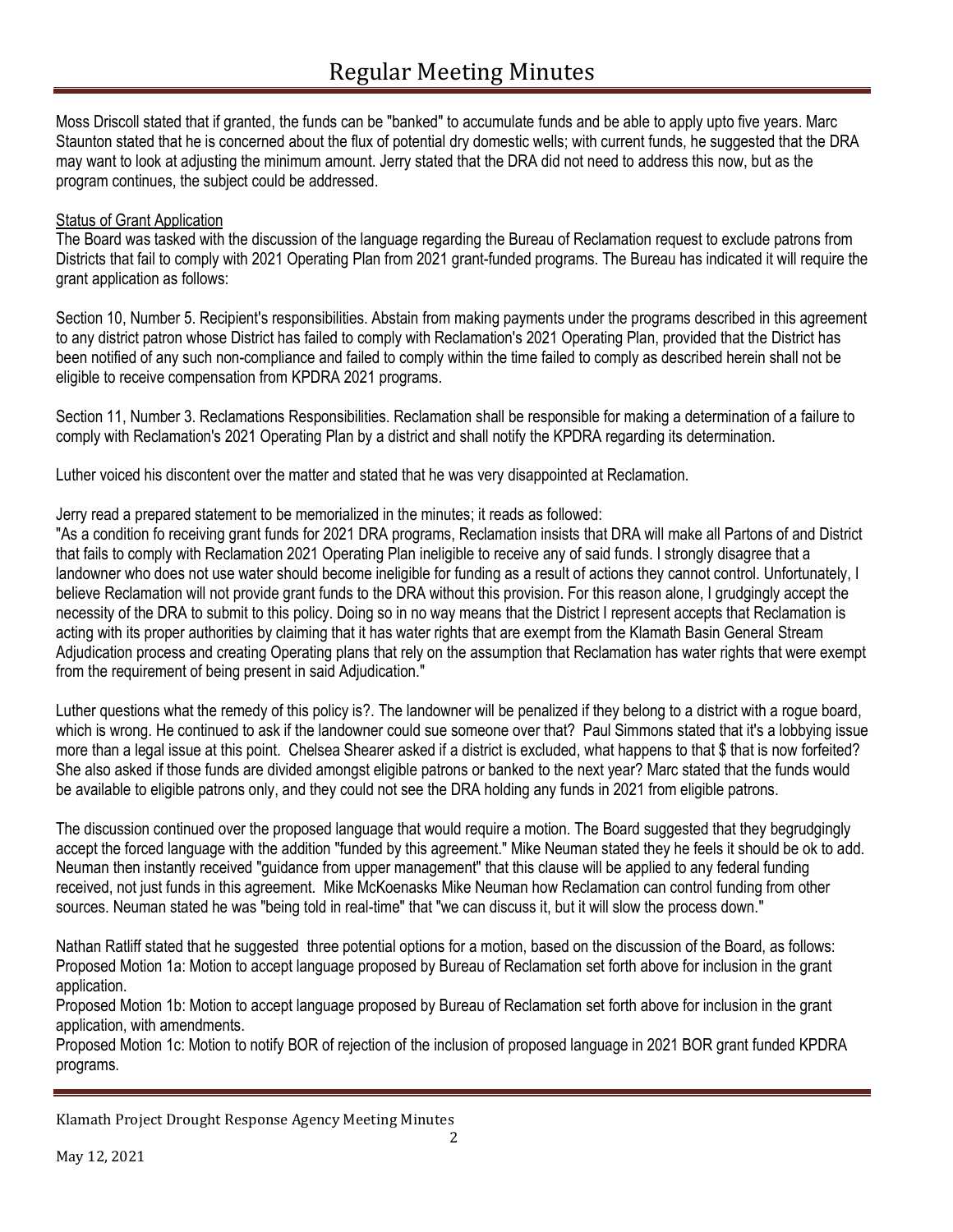Jerry Enman makes Proposed Motion 1b:

Motion: Motion to use language proposed by Bureau of Reclamation Set forth above for inclusion in grant application, with the amendment discussed.

#### **Motion by: Jerry Enman**

Discussion: Janneka deJong asked what are the ramifications if the Board chooses 1c? Neuman stated that he "is being told" (he does not identify who he is receiving direction from) that the grant will be denied, and there will be no funding for the DRA if this language is not included.

Jerry proposed another change, "lands of patrons in those districts," removing the word patrons. This would signal the lands only and not the patron. There are many patrons that have lands in other districts and want to ensure that only the "lands" are penalized and not the patron that may have other lands.

Marc stated there is a motion looking for a second. He reads the language as proposed:

Section 10, Number 5. Recipient's Responsibilities. Abstain from making payments under the programs described in this agreement to any patron for land within a district which has failed to comply with Reclamation's 2021 Operating Plan, provided that the District has been notified of any such non-compliance and failed to comply within the time provided in such notice. Lands within those districts determined to have failed to comply as described herein shall not be eligible to receive compensation from KPDRA 2021 programs funded by this agreement.

Section 11, Number 3. Reclamation's Responsibilities. Reclamation shall be responsible for making a determination of a failure to comply with Reclamation's 2021 Operating Plan by a district and shall notify the KPDRA regarding its determination.

The proposed Motion 1b is: Motion to use language proposed by Bureau of Reclamation Set forth above for inclusion in the grant application, with the amendment.

Jerry reminds the Board that his KID board has not approved this; he makes this motion as a DRA member. Motion: Motion to use language proposed by Bureau of Reclamation Set forth above for inclusion in the grant application, with the amendment. Motion by: Jerry Enman Second: Mike McKoen Marc calls for a vote: Luther Horsley- abstain Marc Staunton- Aye Jerry Enman- Aye Mike McKoen- Aye Motion: will die. Luther asks for clarification. Nathan stated that he has to have a yes or no vote for it to move. Luther reluctantly removes the abstain and votes Eye. Chair Motion Carried unanimously.

Review/approve updated 2021 No Irrigation Program Policy/Application in Relation to item #4 Motion: Motion to amend 2021 KPDRA No Irrigation Policy to include modified language as requested by BOR and approved in Agenda item 6. Motion by: Jerry Enman Second: Luther Horsley Motion Carried unanimously.

March Staunton asks if the DRA should open up applications. Board generally reluctant as they need the grant approval first with the new language included. Chelsea and Nathan both encourage a press release at minimum to relieve to calls their office is receiving. Jerry suggests that we should state the applications should be available in the first part of June.

Klamath Project Drought Response Agency Meeting Minutes